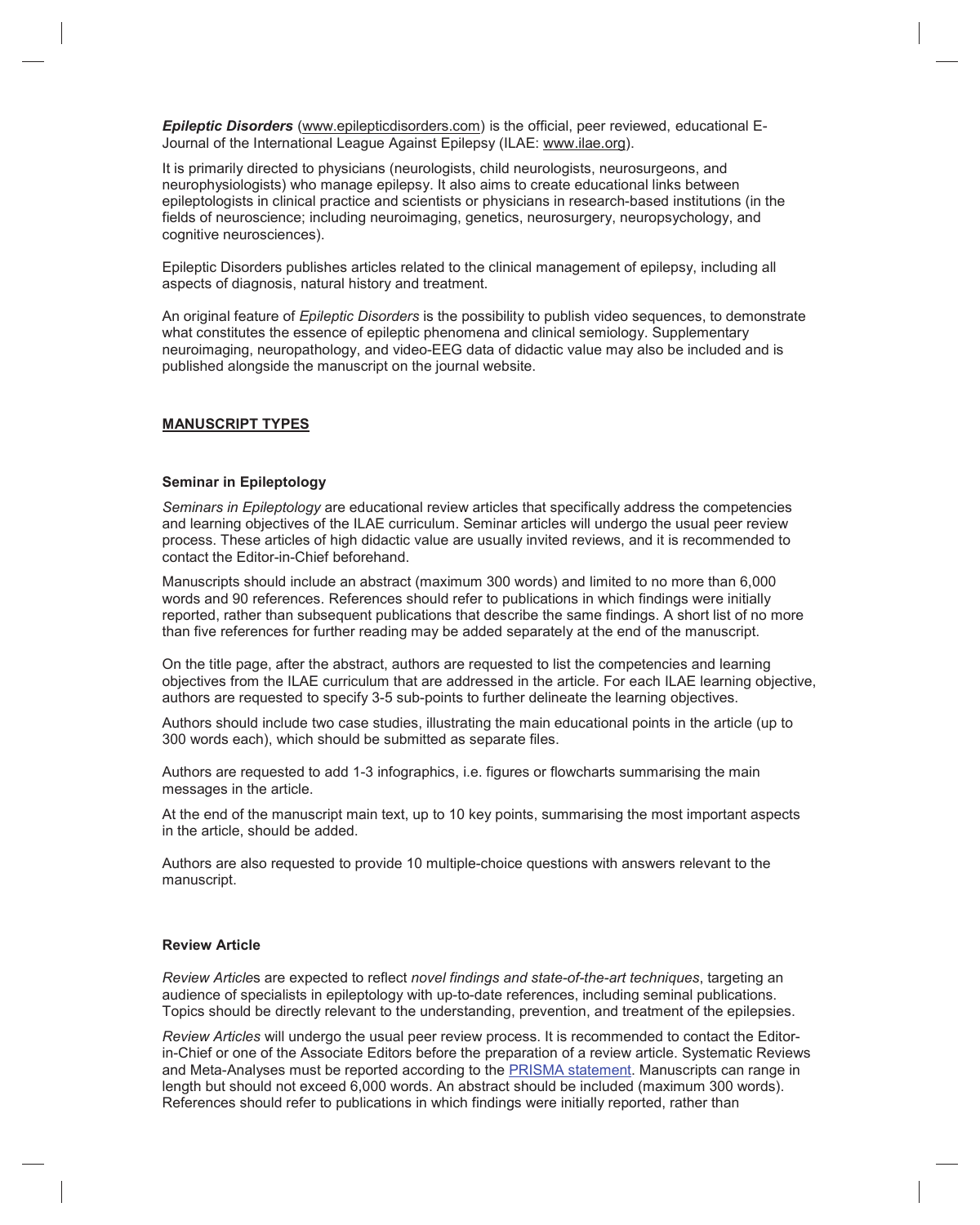subsequent publications that describe the same findings. Reference to (or reproduction of) other review articles on the same topic should be avoided. No more than 70 references should be included. Authors are also requested to provide three short multiple-choice questions with answers relevant to the manuscript for educational purposes.

# **Original Article**

*Original Articles* are published in all fields related to clinical epileptology. Priority will be given to articles with an added educational value in the field of clinical epileptology.

The abstract should include the following subheadings: Objective, Methods, Results, Significance. The main text of original articles should follow the usual format for scientific articles: abstract (of no more than 300 words), introduction, materials and methods, results, and discussion. The length of articles should not exceed 4,000 words and include a maximum of 50 references. Authors are also requested to provide three short multiple-choice questions with answers relevant to the manuscript for educational purposes.

A box including three to five key bullet points that summarize the article should be included following the main body of text. Please ensure that each bullet point is no longer than 140 characters.

## **Electroclinical Reasoning Report**

*Electroclinical Reasoning Reports* are expected to provide the reader with a comprehensive approach for diagnostic or presurgical evaluation and epilepsy surgery strategies. The final diagnosis or therapeutic strategy should appear at the end of the report, following the electroclinical reasoning, rather than provided at the beginning of the manuscript.

Manuscripts should be no more than 3000 words and include an abstract (maximum 250 words), followed by (preferably in order): a structured presentation of clinical semiology and hypotheses regarding epilepsy syndrome or epileptogenic zone(s); justification of the investigations chosen to support the diagnostic hypotheses; presentation of the results and comments on how data contributed (or not) to the therapeutic strategy; an analysis of anatomo-electro-clinical correlations (if applicable), the decision taken in terms of medical or surgical strategy; and results following surgery (if applicable). Authors are encouraged to provide comments, critical remarks, and suggestions for discussion, as well as supplementary video material. Three short multiple-choice questions with answers relevant to the manuscript should also be included for educational purposes.

In addition, readers are also encouraged to submit any relevant comments via the online submission system as a *Letter to the Editor* with reference to the article in question.

## **Clinical Commentary**

Case studies that reflect truly novel findings may be published as *Clinical Commentaries* and should include an abstract (no more than 250 words)The manuscript should be concise and brief; no more than 1,500 words, with one or two figures and no more than 15 references. We strongly encourage including video documentation of the clinical manifestations.

## **Case Vignette**

Case studies of didactic value may be published as *Case Vignettes*. These are brief reports that summarise the essential aspects of a case which provide education value. The report should be presented without an abstract or subheadings. The text should be no more than 700 words and include a maximum of 10 references and one figure or table (supplementary material may also be submitted- see below).

## **Letter**

*Epileptic Disorders* welcomes critical comments on articles recently published in the journal. Readers are encouraged to submit short commentaries, particularly on articles referring to *Electroclinical Reasoning Reports*. Letters should preferably not exceed one printed page (1,000 words including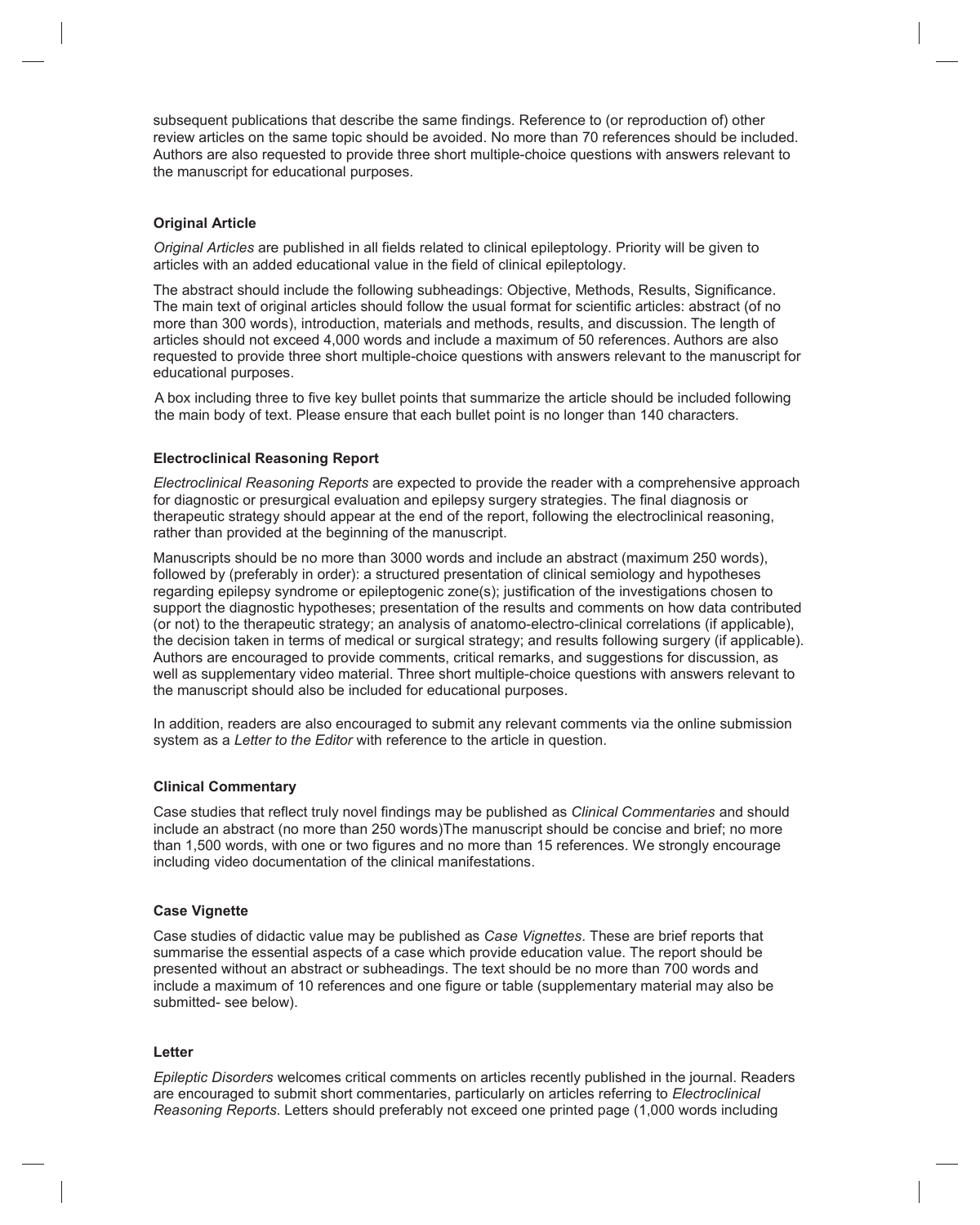references with one table or one figure). At the discretion of the Editor-in-Chief or Associate Editor, the letter may be sent to the author of the article in question and, if possible, may be published in the same issue. The letter may also only be published on line, also at the discretion of the Editor-in-Chief, and in agreement with the author.

#### **Multimedia Teaching Material**

### *Educational slides*

Authors are encouraged to provide original images that refer to aspects of neuroimaging, neuropathology, or EEG plates, which provide a strong educational message. A title and short description (of no more than 100 words) should also be provided, including no more than five references. These short presentations will be published on the journal website but may also be published in the journal, at the discretion of the Editor-in-Chief.

### *Video teaching courses*

Video teaching material on semiology of epileptic seizures, electroclinical aspects of epilepsy syndromes, and neurosurgery techniques will be considered for publication on the journal website. The structure should be conceived for educational purposes and the video material must be of high quality. It is recommended to contact the Editor-in-Chief before the preparation of a video teaching course.

Alongside the video material, authors should submit a short text summarising the main message of the video teaching course, as well as titles of the sequences included and corresponding key words (*see below*).

|                                         | Abstract                          | Main body         | References |
|-----------------------------------------|-----------------------------------|-------------------|------------|
| <b>Seminar in Epileptology</b>          | $\leq$ 300 words                  | ≤6000 words       | $\leq 90$  |
| <b>Review</b>                           | $\leq$ 300 words                  | ≤6000 words       | $\leq 70$  |
| <b>Original Article</b>                 | $\leq$ 300 words with subheadings | $\leq$ 4000 words | $\leq 50$  |
| <b>Electroclinical Reasoning Report</b> | $\leq$ 250 words                  | $\leq$ 3000 words | $\leq 15$  |
| <b>Clinical Commentary</b>              | $\leq$ 250 words                  | $\leq$ 1500 words | $\leq 15$  |
| <b>Case Vignette</b>                    | $\overline{\phantom{a}}$          | $\leq 700$ words  | $\leq 10$  |
| Letter                                  | $\overline{\phantom{a}}$          | $\leq 1000$ words | $\leq 10$  |
| <b>Multimedia Teaching Material</b>     | $\overline{\phantom{a}}$          | $≤100$ words      | $\leq$ 5   |

### **Summary of manuscript types**

## **Supplementary material**

In addition to the main figures and tables of the manuscript, authors may also provide supplementary data (in the form of figures, tables or videos) which are published alongside the manuscript on the journal web site (see below for details).

## **For all submissions:**

Authors are asked to provide three (or 10 in the case of *Seminars in Epileptology*) short multiplechoice questions and answers at the end of the manuscript under *Test Yourself*, as well as several slides, summarising the main aspects of the manuscript, as a separate Powerpoint file; The Test Yourself section and slides will accompany the paper on the journal website.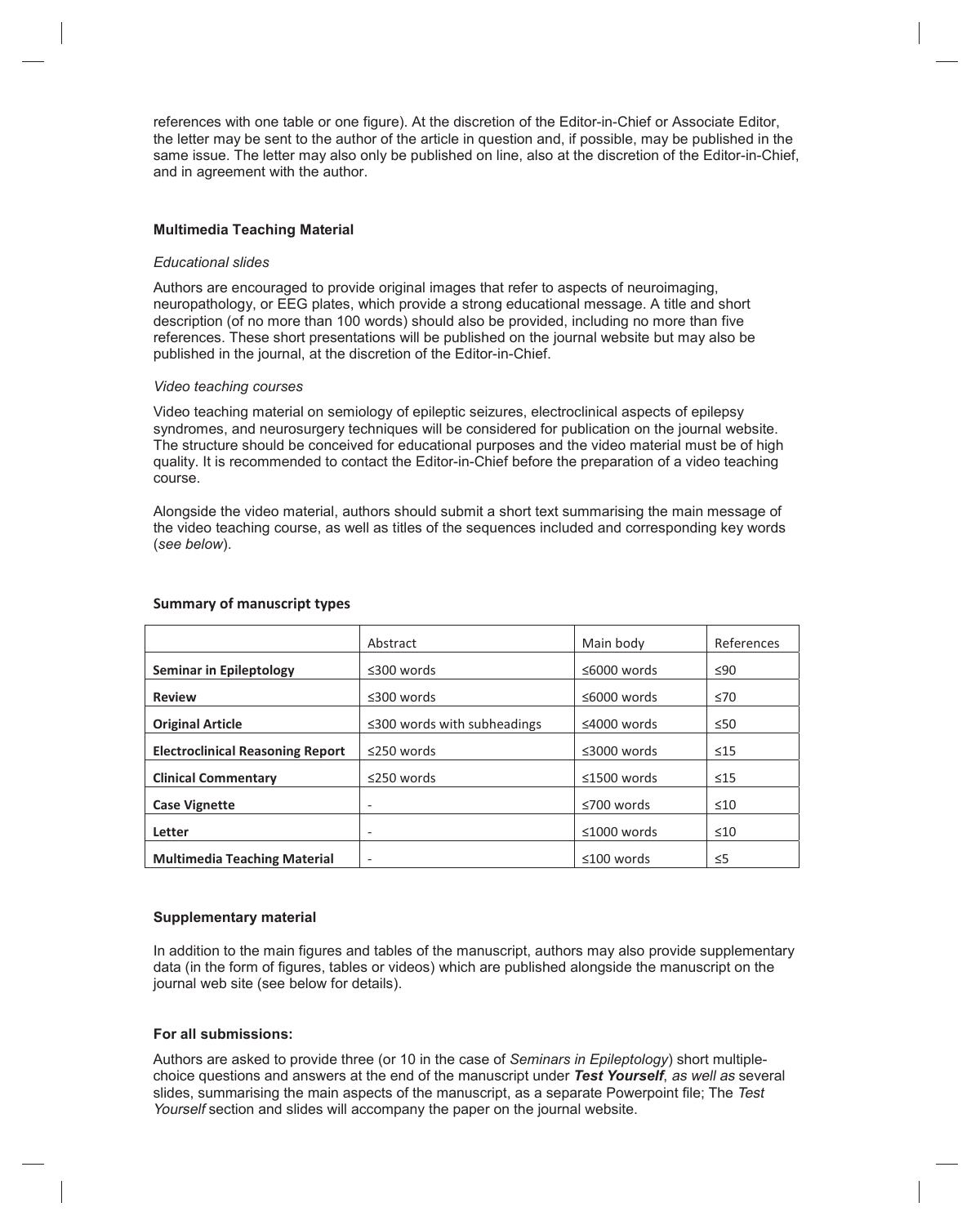## **MANUSCRIPT FORMAT**

### **Title page**

All articles must include a title page with the following: the title of the article, a short running title of not more than five words, the authors' names and affiliations, and details of the corresponding author (name, address, and e-mail address). A separate paragraph should state if the work has previously been presented at a meeting, providing details.

### **Abstract**

An abstract must be provided for all types of manuscript, apart from *Case Vignettes*, *Letters* and *Multimedia Teaching Material*. For *Original Articles*, the abstract should include the following subheadings: Objective, Methods, Results, Significance.

Abstracts must be factual, presenting the aims, methods, and results of the work, as well as the conclusions reached. Conclusions in the abstract should be clearly supported by evidence provided in the manuscript, and limits of the study clearly defined.

Abstracts should contain no abbreviations and no references.

Please provide one to six key words, following the abstract

#### **References**

References should be limited to essential literature and *refer to publications in which findings were initially reported*, rather than subsequent publications such as review articles that describe the same findings.

References should be cited numerically in square brackets in the text (as well as in figure legends and tables) in order of their occurrence, and listed in numerical order at the end of the manuscript. References should follow a modified Vancouver style format. Refer to PubMed to ensure accurate and complete reference information. In the case of more than six authors, the first six authors should be listed and followed by *et al*. Use PubMed abbreviations for journals in the reference list at the end of the paper (as opposed to journal names being written out in full)

The following are examples:

#### *Journal article*

Araki K, Nakamura T, Takeuchi Y, Morozumi S, Horie K, Kobayashi Y, et al. Pharmacological monitoring of antiepileptic drugs in epilepsy patients on haemodialysis. *Epileptic Disord* 2020; 22: 90- 102.

#### *Ahead of print*

Braga P, Hosny , Kakooza-Mwesige A, Rider F, Tripathi M, Guekht A. How to understand and address the cultural aspects and consequences of the diagnosis of epilepsy, including stigma. Epileptic Disord 2020 July 3 [Epub ahead of print].

#### *Book*

Riva D, Bulgheroni S, Zappella M. Neurobiology, diagnosis and treatment in autism - An update. Montrouge: John Libbey Eurotext, 2013.

#### *Book chapter*

Wirrell EC. Outcome of idiopathic generalized epilepsy and the role of EEG discharges. In Arts WF, Arzimanoglou A, Brouwer OF, Camfield C, Camfield P (Eds). *Outcome of childhood epilepsies*. Montrouge: John Libbey Eurotext, 2013: 149-62.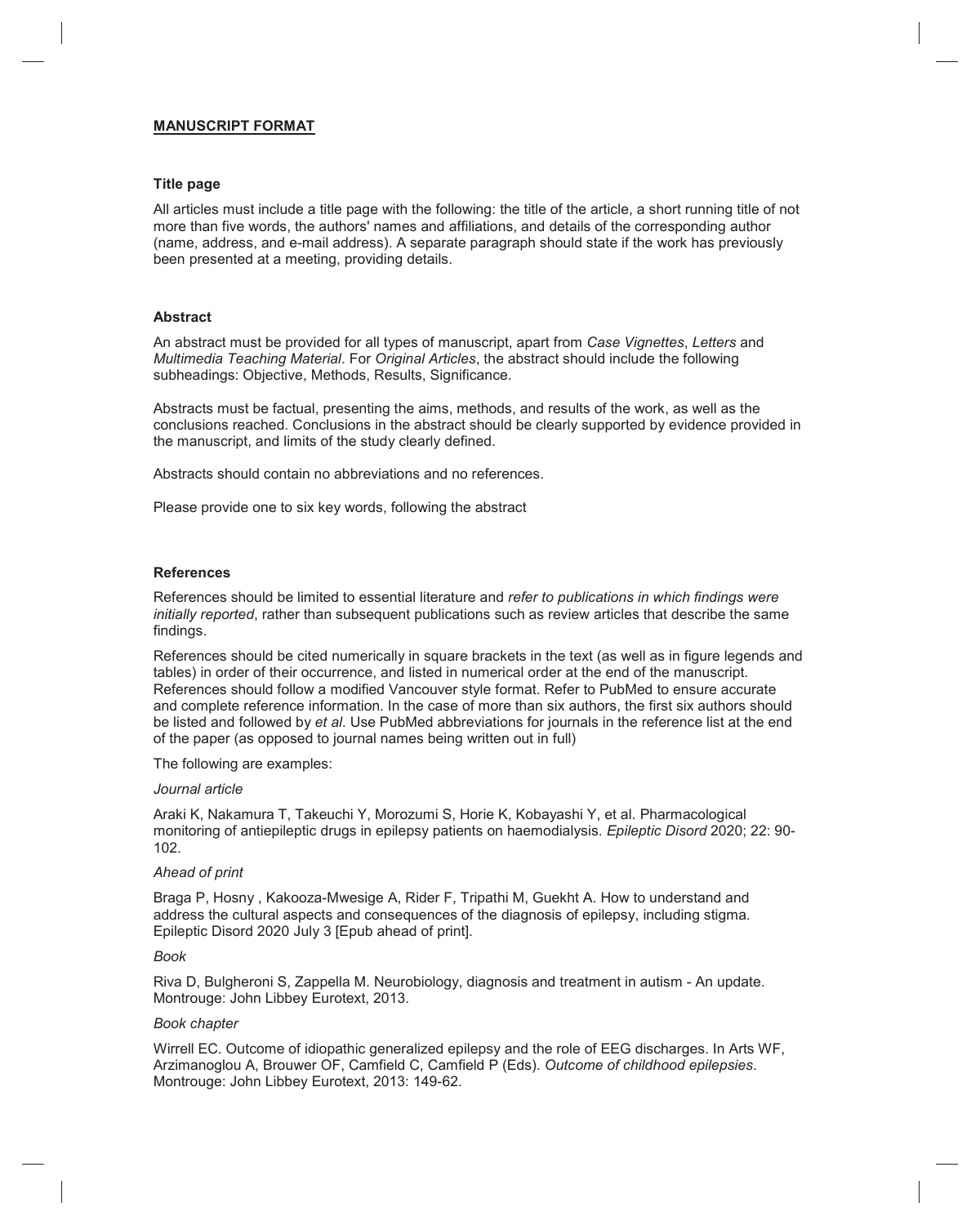### *Manuscripts in which the reference citations do not follow this format will not be accepted for submission.*

To facilitate reading, it is recommended to avoid adding more than four reference citations grouped together. References to papers "*in preparation*" or "*submitted*" are not acceptable; if "*in press*", the name of the journal or book should be given. Reference citations should not include "*personal communication*" or other inaccessible information; the information derived from personal communication or from unpublished work should be referred to in the text.

References must be accurate, as automatic links from the reference section of each article to Medline are used for the online version of *Epileptic Disorders*. It is the responsibility of the author to ensure the accuracy of the references in the submitted article.

# **Style**

Numbers below 10 or those used at the beginning of sentences should be written in full.

Terms which are mentioned frequently may be abbreviated following definition after the first use of the term if this does not detract from the reader's comprehension. It is highly recommended to provide a table spelling out the most important abbreviations, particularly when abbreviations for genes or metabolic pathways are frequently used.

Abbreviations such as CNS, EEG, CSF, AED, MRI, need not be written out.

Non-standard abbreviations should be avoided.

Drugs should be referred to using international non-proprietary (generic) names. Tables, figures, and video material should be referred to in the text in italics (e.g. *table 1, figure 1*, *video sequence 1*).

## **Language**

If the manuscript is written by an author whose first language is not English, it is highly recommended that the manuscript is proofread and edited by a native speaker for spelling, grammar, and syntax, prior to submission.

If the English of a submitted manuscript is considered to be of insufficient quality by the Editor-in-Chief or Associate Editors, the manuscript will be rejected prior to any further review.

If you wish to consider using the services of an English-language editing company, you may wish to contact *BioEnglish* editing services (www.bio-english.com) who prepare many of the manuscripts for *Epileptic Disorders*. Please be aware that the use of a language editing service is managed exclusively between the author and a particular company, and any costs incurred are the sole responsibility of the author.

## **Figures and tables**

For maximum quality, *figures and graphs should be submitted as separate files* using a Windows compatible format (jpg, eps, gif, or tiff). Figures of EEG recordings and imaging should have a resolution of 300 dpi.

Videos or photographs of recognisable patients must be accompanied by a letter from the corresponding author stating that signed consent forms authorising publication have been obtained for all identifiable patients. *It is the authors' responsibility to ensure that all patients have given informed consent***.** In the event that some illustrations are owned by third parties, it is the responsibility of the author to obtain the necessary permissions in order to include such illustrations and the distribution thereof in this form. These permissions are generally granted via the https://www.copyright.com website (see "Get permission" button available for each article).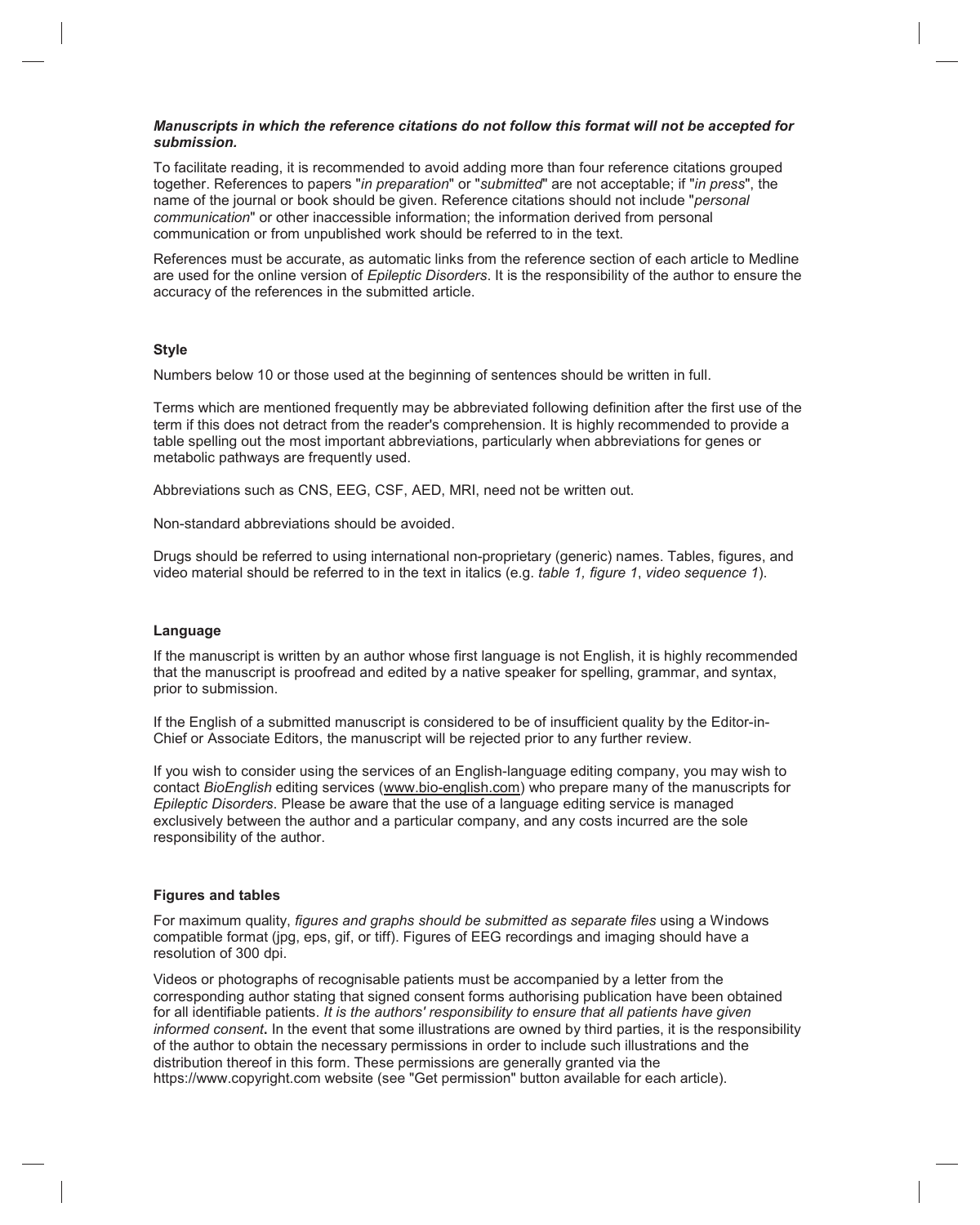*All figures and graphs MUST be submitted as separate files.* 

*Tables must be included into the main text file.*

## **Videos**

Video material may be included as part of a manuscript or supplementary material, providing that it contributes to the diffusion of *truly new information and original material*, which is useful to the clinician in everyday practice.

Video material of patients should be brief; approximately three minutes per patient. The video should be of a high quality and illustrate the important points described in the manuscript. Whenever possible, it is recommended to insert short explanatory legends immediately preceding video sequences or insert voiceover. When a patient is presented speaking a language other than English, the authors should provide either a translation or, preferably, insert subtitles on the video sequence(s). The Editor-in-Chief and Associate Editors reserve the right to request additional video editing by the authors or for the journal to edit the video material prior to publication, including insertion of voiceover.

Each video sequence *must be accompanied by a legend* in the manuscript. The legend is expected to provide a short description of what is illustrated (semiology and/or EEG abnormalities, *etc*.).

When video material is submitted, **a video legend and key words must be provided** at the end of manuscript.

**Key words**: The inclusion of key words facilitates the search of videos available on the *Epileptic Disorders* website. Key words should be relevant to the video sequence(s) and must be chosen from the lists available on the manuscript submission platform (click here to access the list). Authors can suggest key words that are not on the list but it remains at the discretion of the Editor-in-Chief to accept them for inclusion in the list. Our policy is to keep the list of key words to a minimum. The following key words should be allocated:

Syndrome: one key word; Aetiology: one key word; Phenomenology: one to 3 key words (or choose NOT APPLICABLE); Localization: one to 3 key words (or choose NOT APPLICABLE).

The preferable size of video files is <20Mb.

Video sequences should be submitted in an electronic format in any of the common digital formats (e.g. MP4, MOV, WMV, AVI).

## **Ethical considerations**

*It is the author's responsibility* to ensure that any experimental investigations on human subjects have been performed following their informed consent and with the approval of the relevant ethics committee(s).

*It is the author's responsibility* to ensure that all patients or other subjects included on video or other photographic media have given informed consent, allowing publication of the material, with the understanding that it will not be used for any other purposes than medical publication.

US Federal Privacy rules prohibit sending signed consent forms to the Editor-in-Chief without permission of the patient to do so.

*Videos or photographs of recognisable patients must be accompanied by a letter* from the corresponding author stating that signed consent forms authorising publication have been obtained for all identifiable patients. If video of deceased patients is to be shown, written permission is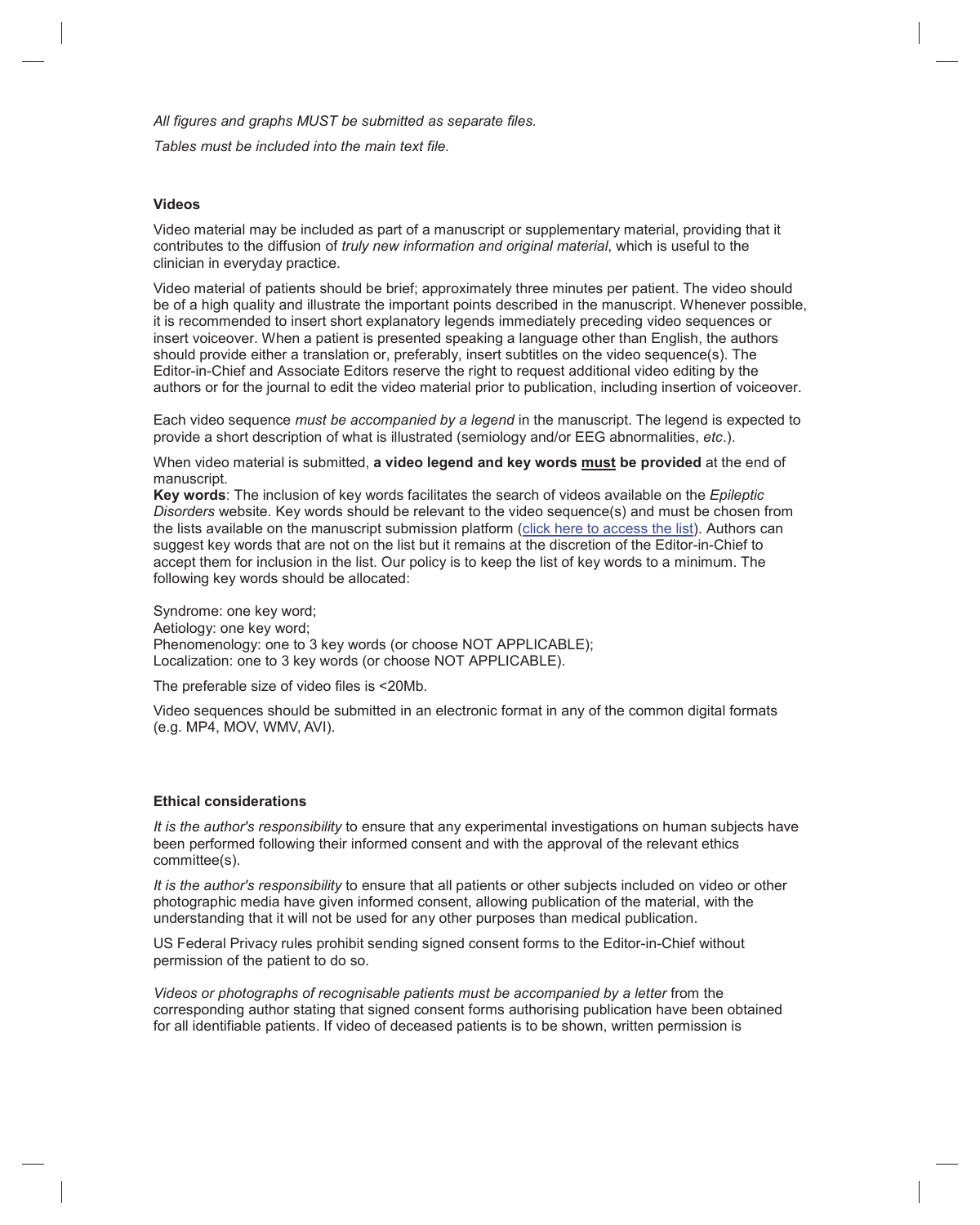necessary from the next of kin. Written parental consent is required for all material of persons under the age of 18 years.

*It is the authors' responsibility* to obtain any other consent and permission which may be required by the institution in which the recordings were made and to comply with any other local regulations concerning the release of patient material for publication.

#### **ONLINE SUBMISSION**

Manuscripts (including all figures, tables, and graphics) are submitted and reviewed exclusively online via the journal's website at: http://www.epilepticdisorders.com.

The manuscript should be provided as a Word file, and tables and figures as Jpeg, tif, PowerPoint, Excel, *etc*., and videos as wmv, mpeg4, *etc*. Figures should be submitted as separate files, and referred to as Figure 1, etc.

#### **Cover letter**

A cover letter must accompany the online submission. The cover letter should be considered by the author as a means of direct communication with the Editor-in-Chief. It should be short, avoid repetition of the abstract, and outline the main message, originality, and educational value of the manuscript.

Names of all authors must figure in the letter. The authors must acknowledge in their cover letter that they all agree with the submitted version of the manuscript and that the work is not simultaneously under consideration by any other journal. It is understood that the material has not been previously published. If previously published in an abstract form, this should be stated and referenced in the cover letter.

#### **Peer review process**

All submissions, including submissions for supplements, will be peer reviewed. Every effort will be made to keep the delay for decision to no more than eight weeks.

The Editors may directly reject a submitted manuscript when the findings reported are not novel, the topic treated does not correspond to the missions and profile of the journal, or when the language of the manuscript is not of sufficient quality.

#### **Copyright**

All published material will be the copyright of *Epileptic Disorders*. A signed copyright transfer agreement is not required; by ticking the relevant box upon submission, the corresponding author confirms that all authors agree to the terms and conditions concerning the transfer of copyright, as stipulated in the transfer of copyright agreement for Epileptic Disorders.

#### **Proofs**

Proofs of the manuscript will only be sent following acceptance. Please note that the manuscript may have been modified for spelling, grammar or syntax and should be checked thoroughly by the authors. The (corrected) proofs should be returned within a week by email. The order form for reprints will be included with the proofs.